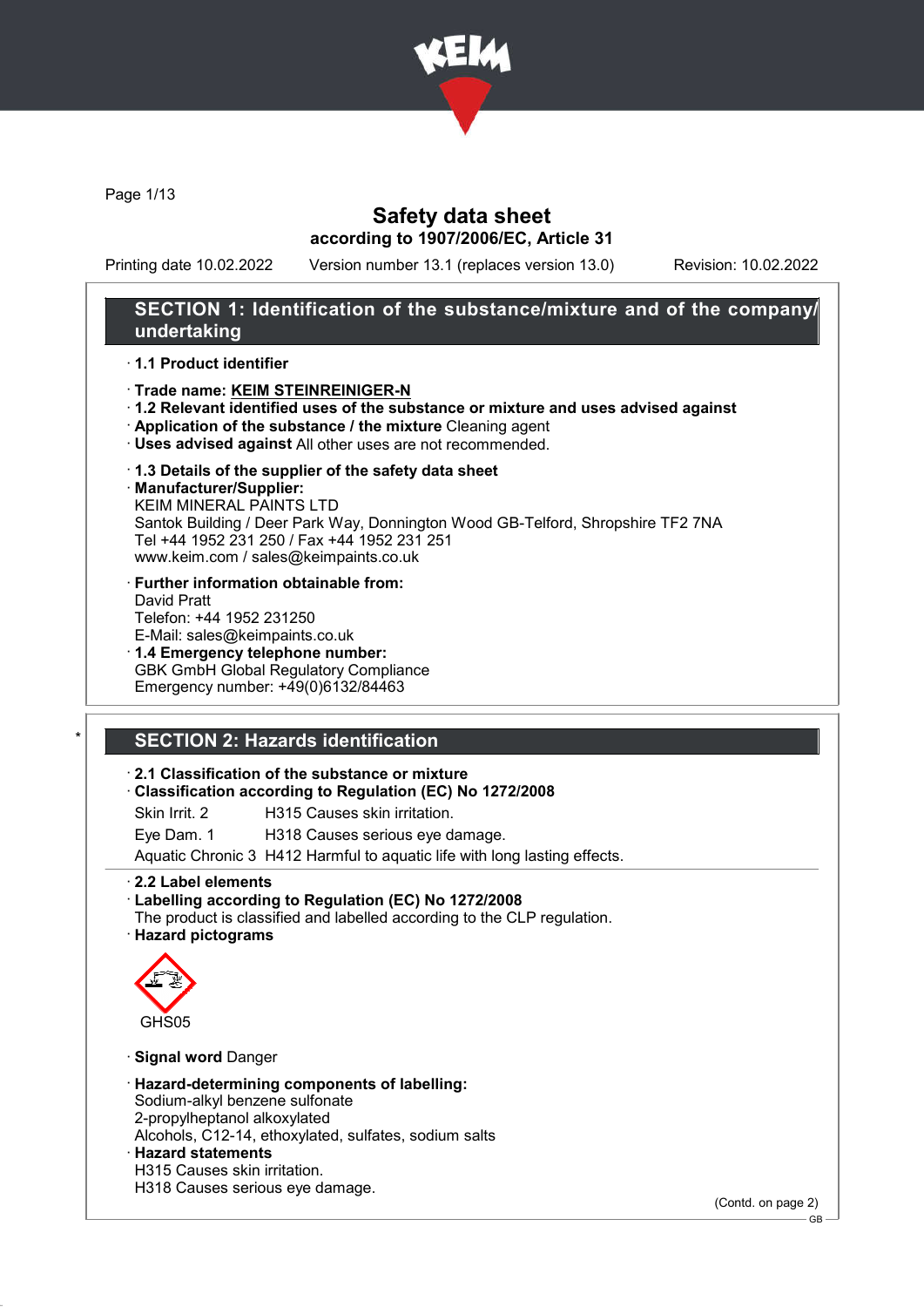

Page 2/13

# Safety data sheet according to 1907/2006/EC, Article 31

Printing date 10.02.2022 Version number 13.1 (replaces version 13.0) Revision: 10.02.2022

## Trade name: KEIM STEINREINIGER-N

|                              | (Contd. of page 1)                                                                                                                                 |
|------------------------------|----------------------------------------------------------------------------------------------------------------------------------------------------|
|                              | H412 Harmful to aquatic life with long lasting effects.                                                                                            |
| · Precautionary statements   |                                                                                                                                                    |
| P <sub>280</sub>             | Wear protective gloves/protective clothing/eye protection/face protection.                                                                         |
| P273                         | Avoid release to the environment.                                                                                                                  |
| P <sub>264</sub>             | Wash thoroughly after handling.                                                                                                                    |
|                              | P305+P351+P338 IF IN EYES: Rinse cautiously with water for several minutes. Remove contact<br>lenses, if present and easy to do. Continue rinsing. |
| P315                         | Get immediate medical advice/attention.                                                                                                            |
| P302+P352                    | IF ON SKIN: Wash with plenty of water.                                                                                                             |
| P332+P313                    | If skin irritation occurs: Get medical advice/attention.                                                                                           |
| P362+P364                    | Take off contaminated clothing and wash it before reuse.                                                                                           |
| P <sub>501</sub>             | Dispose of contents/container in accordance with local/regional/national/<br>international regulations.                                            |
| · Additional information:    |                                                                                                                                                    |
|                              | EUH208 Contains d-limonene. May produce an allergic reaction.                                                                                      |
| 2.3 Other hazards            |                                                                                                                                                    |
|                              | $\cdot$ Results of PBT and vPvB assessment                                                                                                         |
| $\cdot$ PBT: Not applicable  |                                                                                                                                                    |
| $\cdot$ vPvB: Not applicable |                                                                                                                                                    |

## SECTION 3: Composition/information on ingredients

#### · 3.2 Mixtures

· Description: Surfactant mixture

| EC number: 932-051-8                                    | Sodium-alkyl benzene sulfonate                                                     | $5 - 10%$ |  |
|---------------------------------------------------------|------------------------------------------------------------------------------------|-----------|--|
| Reg.nr.: 01-2119565112-48-<br>0000                      | Eye Dam. 1, H318; $\Diamond$ Skin Irrit. 2, H315; Aquatic<br>Chronic 3, H412       |           |  |
| CAS: 68891-38-3                                         | Alcohols, C12-14, ethoxylated, sulfates, sodium salts                              | $1 - 5%$  |  |
| NLP: 500-234-8<br>Reg.nr.: 01-2119488639-16             | Eye Dam. 1, H318; $\Diamond$ Skin Irrit. 2, H315; Aquatic<br>Chronic 3, H412       |           |  |
| CAS: 166736-08-9                                        | 2-propylheptanol alkoxylated                                                       | 1-<5%     |  |
| EC number: 605-450-7                                    | Eye Dam. 1, H318; $\Diamond$ Acute Tox. 4, H302                                    |           |  |
| CAS: 112-34-5                                           | 2-(2-butoxyethoxy)ethanol                                                          | $1 - 5%$  |  |
| EINECS: 203-961-6<br>Index number: 603-096-00-8         | $\diamondsuit$ Eye Irrit. 2, H319                                                  |           |  |
| Reg.nr.: 01-2119475104-44                               |                                                                                    |           |  |
| CAS: 5989-27-5                                          | d-limonene                                                                         | $1\%$     |  |
| EINECS: 227-813-5                                       | <b>Exam.</b> Lig. 3, H226; $\Diamond$ Aquatic Acute 1, H400;                       |           |  |
| Index number: 601-029-00-7<br>Reg.nr.: 01-2119529223-47 | Aquatic Chronic 1, H410; $\diamondsuit$ Skin Irrit. 2, H315; Skin<br>Sens. 1, H317 |           |  |

(Contd. on page 3)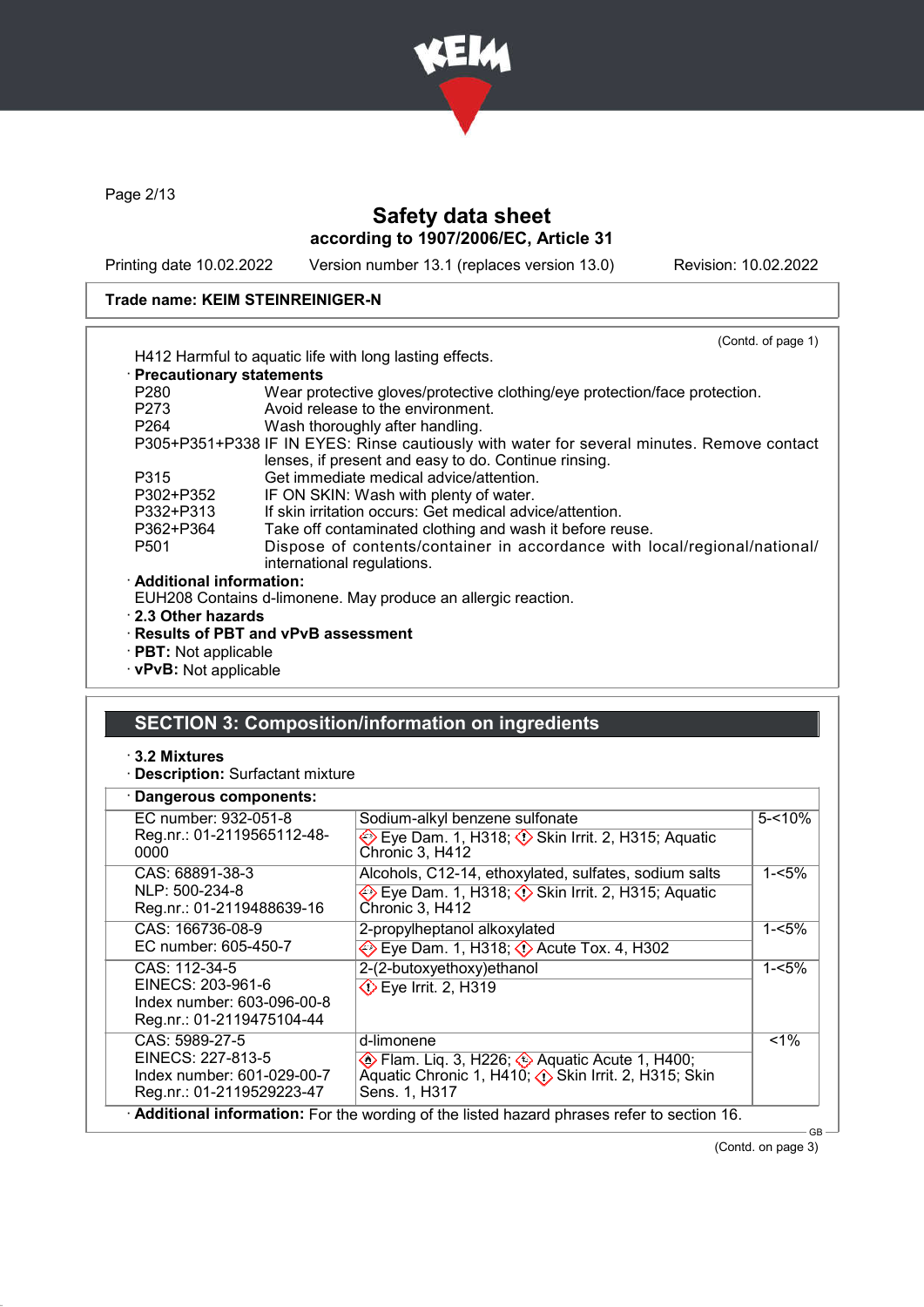

Page 3/13

## Safety data sheet according to 1907/2006/EC, Article 31

Printing date 10.02.2022 Version number 13.1 (replaces version 13.0) Revision: 10.02.2022

#### Trade name: KEIM STEINREINIGER-N

(Contd. of page 2)

# SECTION 4: First aid measures

## · 4.1 Description of first aid measures General information: With appearance of symptoms or in cases of doubt seek medical advice . When seeing the doctor we suggest to present this safety data sheet. · After inhalation: Supply fresh air; consult doctor in case of complaints. · After skin contact: Immediately wash with water and soap and rinse thoroughly. Do not use solvents or thinners. If skin irritation continues, consult a doctor. · After eye contact: Rinse opened eye for several minutes under running water. Then consult a doctor. · After swallowing: Rinse mouth and throat well with water. Do not induce vomiting; call for medical help immediately. · 4.2 Most important symptoms and effects, both acute and delayed No further relevant information available. · 4.3 Indication of any immediate medical attention and special treatment needed No further relevant information available. SECTION 5: Firefighting measures · 5.1 Extinguishing media · Suitable extinguishing agents: Product itself does not burn. Co-ordinate fire-fighting measures to the fire surroundings. · 5.2 Special hazards arising from the substance or mixture No further relevant information available. · 5.3 Advice for firefighters · Specila protective equipment: Wear self-contained respiratory protective device. · Additional information Cool endangered receptacles with water spray. Dispose of fire debris and contaminated fire fighting water in accordance with official regulations. Collect contaminated fire fighting water separately. It must not enter the sewage system. In case of fire do not breathe smoke, fumes and vapours. SECTION 6: Accidental release measures · 6.1 Personal precautions, protective equipment and emergency procedures Avoid contact with skin and eyes. Ensure adequate ventilation Respect the protection rules (see section 7 a. 8). Particular danger of slipping on leaked/spilled product. · 6.2 Environmental precautions: Do not allow product to reach soil, sewage system or any water course.

Follow local governmental rules and regulations.

(Contd. on page 4)

GB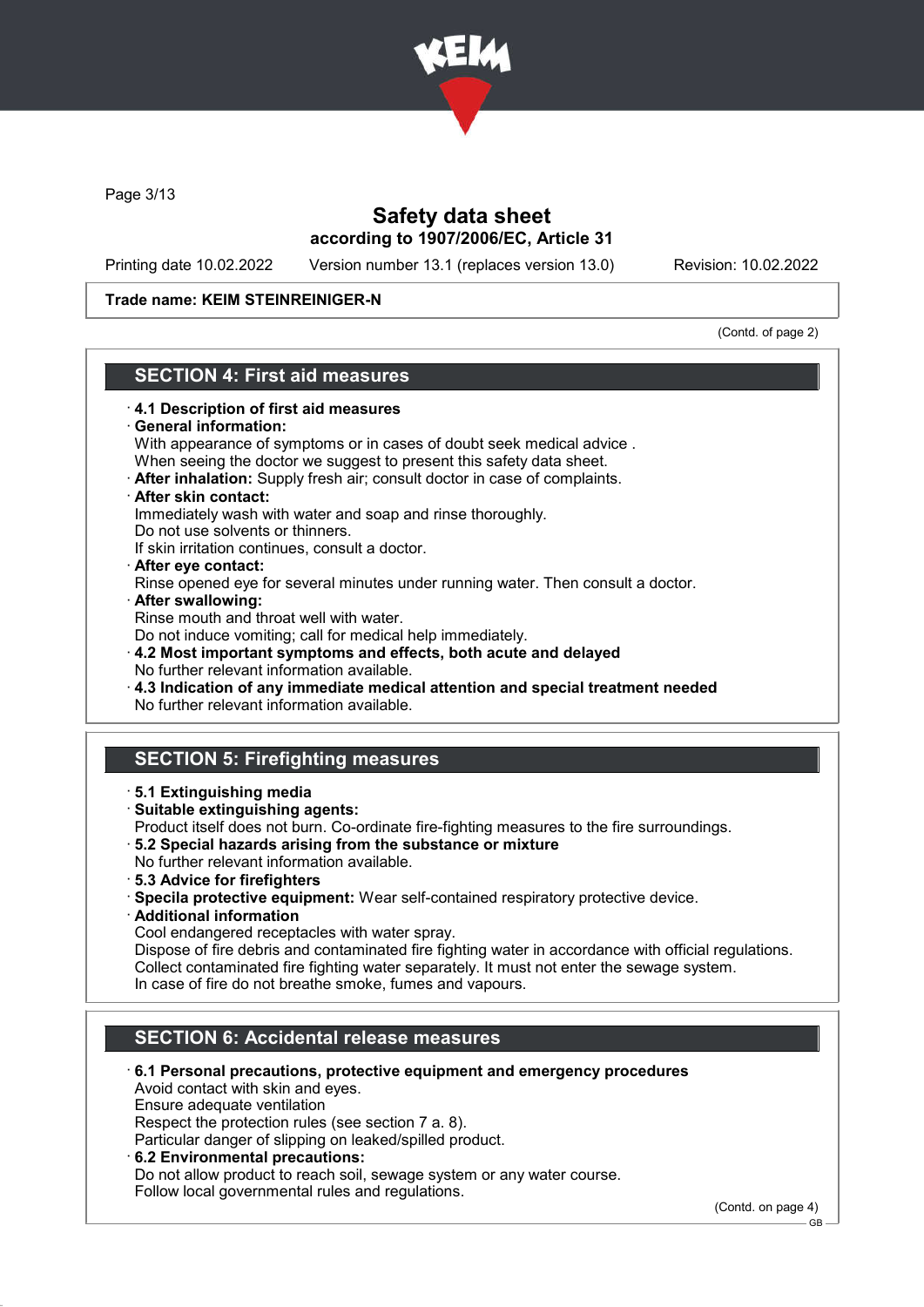

Page 4/13

## Safety data sheet according to 1907/2006/EC, Article 31

Printing date 10.02.2022 Version number 13.1 (replaces version 13.0) Revision: 10.02.2022

#### Trade name: KEIM STEINREINIGER-N

(Contd. of page 3) Dilute with plenty of water. · 6.3 Methods and material for containment and cleaning up: Absorb with liquid-binding material (sand, diatomite, acid binders, universal binders, sawdust). Dispose of the material collected according to regulations. Ensure adequate ventilation. Clear contaminated areas thoroughly. 6.4 Reference to other sections See Section 7 for information on safe handling. See Section 8 for information on personal protection equipment. See Section 13 for disposal information. SECTION 7: Handling and storage · 7.1 Precautions for safe handling Avoid contact with skin and eyes. Ensure good ventilation/exhaustion at the workplace. Do not inhale aerosols. See item 8 (8.2) for information about suitable protective equipment and technical precautions. Respect the protection rules. · Information about fire - and explosion protection: The product is not flammable. No special measures required. · 7.2 Conditions for safe storage, including any incompatibilities · Storage: · Requirements to be met by storerooms and receptacles: Store only in unopened original receptacles. Keep in the original containers in a cool and dry place. · Information about storage in one common storage facility: Not required. · Further information about storage conditions: Protect from frost. Protect from heat and direct sunlight. · Storage class: 12 · 7.3 Specific end use(s) No further relevant information available. SECTION 8: Exposure controls/personal protection

· 8.1 Control parameters

· Ingredients with limit values that require monitoring at the workplace:

#### 112-34-5 2-(2-butoxyethoxy)ethanol

WEL Short-term value: 101.2 mg/m<sup>3</sup>, 15 ppm Long-term value:  $67.5$  mg/m<sup>3</sup>, 10 ppm

· DNELs

#### Sodium-alkyl benzene sulfonate

Oral Long-term - systemic effects 0.425 mg/kg bw/day (consumer)

(Contd. on page 5)

GB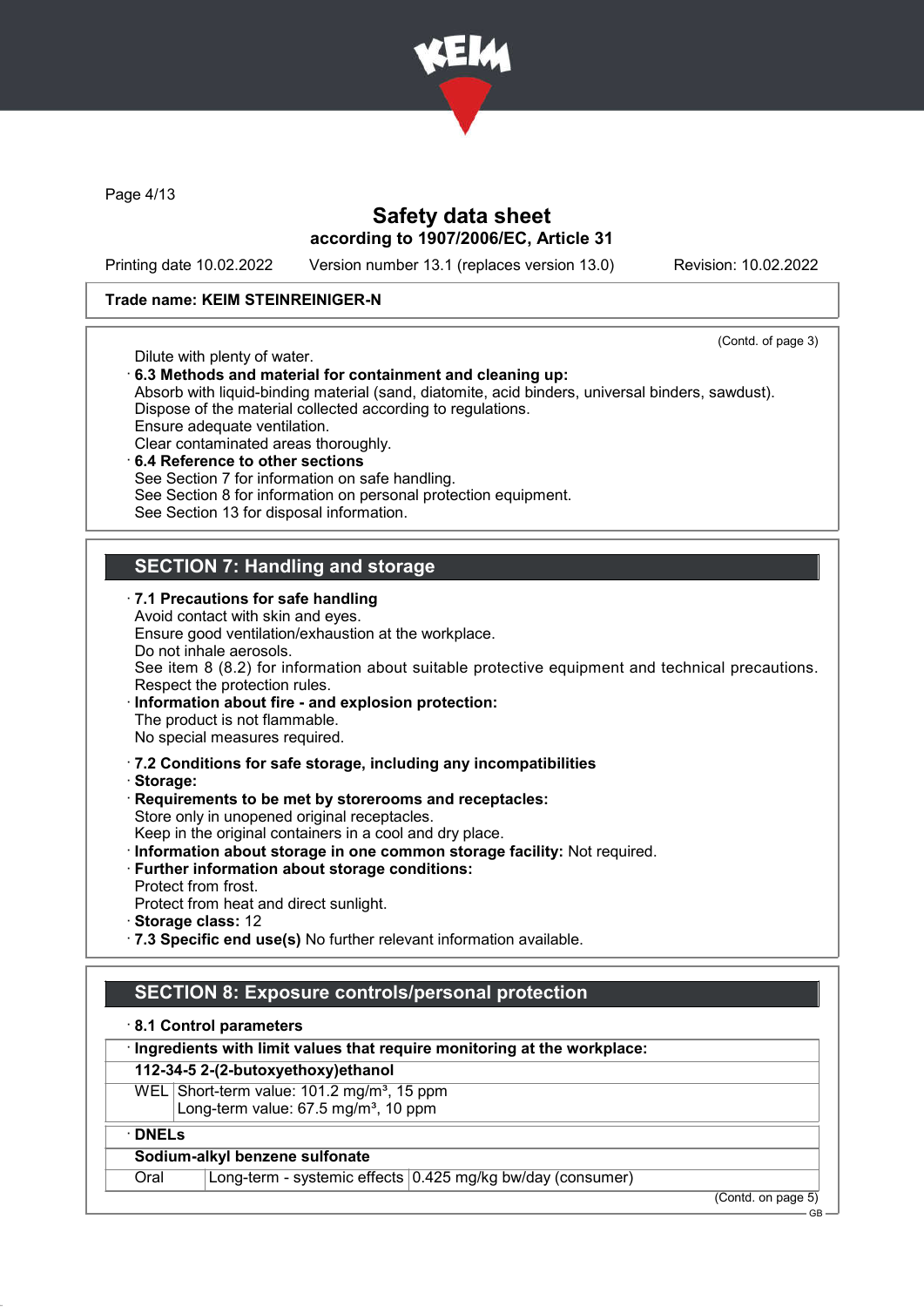

Page 5/13

## Safety data sheet according to 1907/2006/EC, Article 31

Printing date 10.02.2022 Version number 13.1 (replaces version 13.0) Revision: 10.02.2022

|                                              |                                                                          | (Contd. of page 4)                                                                       |
|----------------------------------------------|--------------------------------------------------------------------------|------------------------------------------------------------------------------------------|
| Dermal                                       | Long-term - systemic effects 85 mg/kg bw/day (worker)                    |                                                                                          |
|                                              | Long-term - systemic effects 42.5 mg/kg bw/day (consumer)                |                                                                                          |
|                                              | Inhalative Long-term - systemic effects $6 \text{ mg/m}^3$ (worker)      |                                                                                          |
|                                              | Long-term - systemic effects $1.5 \text{ mg/m}^3$ (consumer)             |                                                                                          |
|                                              | 68891-38-3 Alcohols, C12-14, ethoxylated, sulfates, sodium salts         |                                                                                          |
| Oral                                         | Long-term - systemic effects 15 mg/kg bw/day (consumer)                  |                                                                                          |
| Dermal                                       | Long-term - systemic effects 2,750 mg/kg bw/day (worker)                 |                                                                                          |
|                                              | Long-term - systemic effects 1,650 mg/kg bw/day (consumer)               |                                                                                          |
|                                              | Inhalative Long-term - systemic effects $175$ mg/m <sup>3</sup> (worker) |                                                                                          |
|                                              | Long-term - systemic effects $52 \text{ mg/m}^3$ (consumer)              |                                                                                          |
|                                              | 112-34-5 2-(2-butoxyethoxy)ethanol                                       |                                                                                          |
| Dermal                                       | Long-term - systemic effects 83 mg/kg bw/day (worker)                    |                                                                                          |
|                                              | Inhalative Acute - local effects                                         | 101.2 mg/m $3$ (worker)                                                                  |
|                                              | Long-term - systemic effects $67.5$ mg/m <sup>3</sup> (worker)           |                                                                                          |
|                                              | Long-term - local effects                                                | 67.5 mg/m <sup>3</sup> (worker)                                                          |
|                                              | 5989-27-5 d-limonene                                                     |                                                                                          |
|                                              | Inhalative Long-term - systemic effects 33.3 mg/m <sup>3</sup> (worker)  |                                                                                          |
| · PNECs                                      |                                                                          |                                                                                          |
|                                              | Sodium-alkyl benzene sulfonate                                           |                                                                                          |
|                                              | Aquatic compartment - freshwater                                         | 0.268 mg/l (freshwater)                                                                  |
| Aquatic compartment - marine water           |                                                                          | 0.0268 mg/l (marine water)                                                               |
|                                              | Aquatic compartment - sediment in freshwater                             | 8.1 mg/kg sed dw (sediment fresh water)                                                  |
| water                                        |                                                                          | Aquatic compartment - sediment in marine $\beta$ .1 mg/kg sed dw (sediment marine water) |
|                                              | Terrestrial compartment - soil                                           | 35 mg/kg dw (soil)                                                                       |
|                                              | Sewage treatment plant                                                   | 5.6 mg/l (sewage treatment plant)                                                        |
|                                              | 68891-38-3 Alcohols, C12-14, ethoxylated, sulfates, sodium salts         |                                                                                          |
|                                              | Aquatic compartment - freshwater                                         | 0.24 mg/l (freshwater)                                                                   |
|                                              | Aquatic compartment - marine water                                       | 0.024 mg/l (marine water)                                                                |
| Aquatic compartment - sediment in freshwater |                                                                          | 0.9168 mg/kg sed dw (sediment fresh water)                                               |
| water                                        |                                                                          | Aquatic compartment - sediment in marine $0.09168$ mg/kg sed dw (sediment marine water)  |
|                                              | Terrestrial compartment - soil                                           | 7.5 mg/kg dw (soil)                                                                      |
|                                              | 112-34-5 2-(2-butoxyethoxy)ethanol                                       |                                                                                          |
|                                              | Aquatic compartment - freshwater                                         | 1.1 mg/l (freshwater)                                                                    |
|                                              | Aquatic compartment - marine water                                       | 0.11 mg/l (marine water)                                                                 |
| releases                                     | Aquatic compartment - water, intermittent 11 mg/l (freshwater)           |                                                                                          |
|                                              | Aquatic compartment - sediment in freshwater                             | 4.4 mg/kg sed dw (sediment fresh water)                                                  |
|                                              |                                                                          |                                                                                          |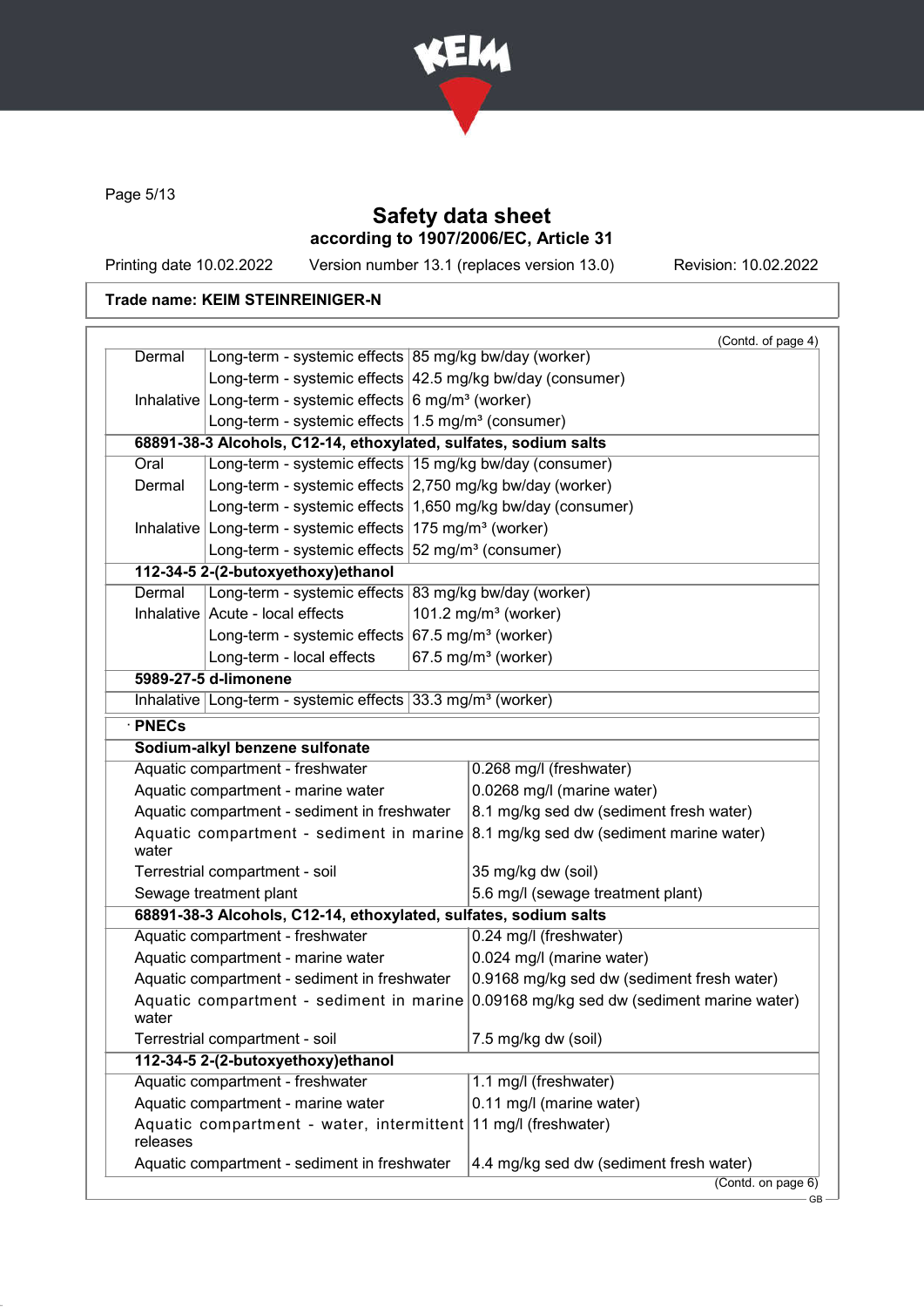

Page 6/13

## Safety data sheet according to 1907/2006/EC, Article 31

Printing date 10.02.2022 Version number 13.1 (replaces version 13.0) Revision: 10.02.2022

GB

|                                                                                                                                                                                                                  | (Contd. of page 5)                                                                                                                                                                                                                                                                                                                                                                                                                                                                                                       |
|------------------------------------------------------------------------------------------------------------------------------------------------------------------------------------------------------------------|--------------------------------------------------------------------------------------------------------------------------------------------------------------------------------------------------------------------------------------------------------------------------------------------------------------------------------------------------------------------------------------------------------------------------------------------------------------------------------------------------------------------------|
| Aquatic compartment - sediment in marine 0.44 mg/kg sed dw (sediment marine water)<br>water                                                                                                                      |                                                                                                                                                                                                                                                                                                                                                                                                                                                                                                                          |
| Terrestrial compartment - soil                                                                                                                                                                                   | 0.32 mg/kg dw (soil)                                                                                                                                                                                                                                                                                                                                                                                                                                                                                                     |
| Sewage treatment plant                                                                                                                                                                                           | 200 mg/l (sewage treatment plant)                                                                                                                                                                                                                                                                                                                                                                                                                                                                                        |
| 5989-27-5 d-limonene                                                                                                                                                                                             |                                                                                                                                                                                                                                                                                                                                                                                                                                                                                                                          |
| Aquatic compartment - freshwater                                                                                                                                                                                 | 0.0054 mg/l (freshwater)                                                                                                                                                                                                                                                                                                                                                                                                                                                                                                 |
| Aquatic compartment - marine water                                                                                                                                                                               | 0.00054 mg/l (marine water)                                                                                                                                                                                                                                                                                                                                                                                                                                                                                              |
| Aquatic compartment - sediment in freshwater                                                                                                                                                                     | 1.32 mg/kg sed dw (sediment fresh water)                                                                                                                                                                                                                                                                                                                                                                                                                                                                                 |
| Aquatic compartment - sediment in marine 0.13 mg/kg sed dw (sediment marine water)<br>water                                                                                                                      |                                                                                                                                                                                                                                                                                                                                                                                                                                                                                                                          |
| Terrestrial compartment - soil                                                                                                                                                                                   | 0.262 mg/kg dw (soil)                                                                                                                                                                                                                                                                                                                                                                                                                                                                                                    |
| Oral secondary poisoning                                                                                                                                                                                         | 3.33 mg/kg food (not specified)                                                                                                                                                                                                                                                                                                                                                                                                                                                                                          |
| Additional information: The lists valid during the making were used as basis.                                                                                                                                    |                                                                                                                                                                                                                                                                                                                                                                                                                                                                                                                          |
| <b>Respiratory protection:</b><br>Use suitable respiratory protective device only when aerosol or mist is formed.<br>Combination filter A/P<br><b>Hand protection Protective gloves</b><br>· Material of gloves  |                                                                                                                                                                                                                                                                                                                                                                                                                                                                                                                          |
| suitable material e.g.:<br>Nitrile impregnated cotton-gloves<br>Nitrile rubber, NBR                                                                                                                              |                                                                                                                                                                                                                                                                                                                                                                                                                                                                                                                          |
| Recommended thickness of the material: $\geq 0.5$ mm<br>to be checked prior to the application.<br>· Penetration time of glove material<br>Value for the permeation: level $\geq 6$ (480 min)<br>is recommended. | The selection of the suitable gloves does not only depend on the material, but also on further marks<br>of quality and varies from manufacturer to manufacturer. As the product is a preparation of several<br>substances, the resistance of the glove material can not be calculated in advance and has therefore<br>The determined penetration times according to EN 16523-1:2015 are not performed under practical<br>conditions. Therefore a maximum wearing time, which corresponds to 50% of the penetration time, |
| has to be observed.<br>Eye/face protection Tightly sealed goggles<br><b>Body protection: Protective work clothing</b><br><b>Environmental exposure controls</b>                                                  | The exact break trough time has to be found out by the manufacturer of the protective gloves and                                                                                                                                                                                                                                                                                                                                                                                                                         |
| See Section 12 and 6.2                                                                                                                                                                                           |                                                                                                                                                                                                                                                                                                                                                                                                                                                                                                                          |
|                                                                                                                                                                                                                  | (Contd. on page 7)                                                                                                                                                                                                                                                                                                                                                                                                                                                                                                       |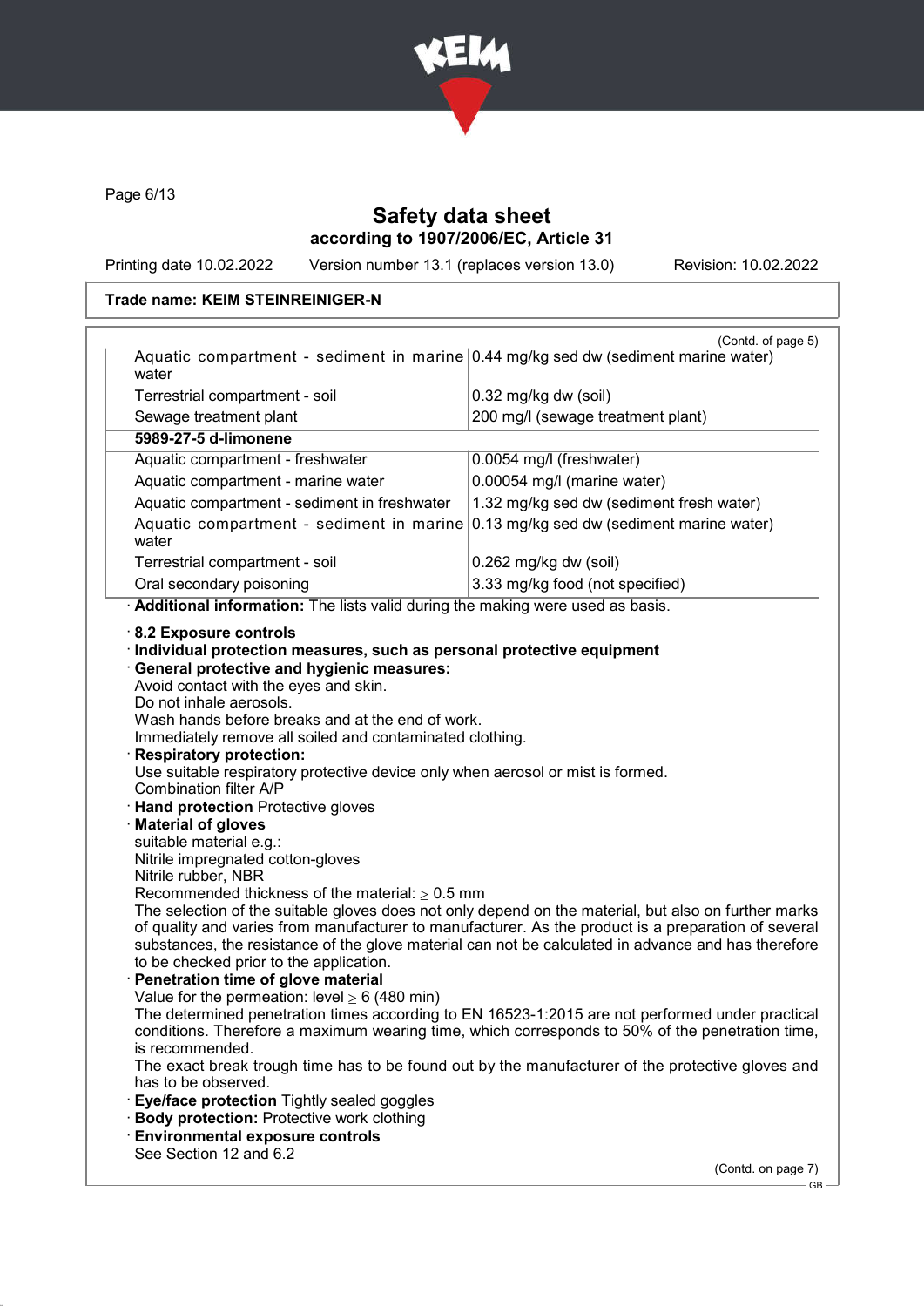

Page 7/13

## Safety data sheet according to 1907/2006/EC, Article 31

Printing date 10.02.2022 Version number 13.1 (replaces version 13.0) Revision: 10.02.2022

(Contd. of page 6)

## Trade name: KEIM STEINREINIGER-N

No further relevant information available.

| <b>SECTION 9: Physical and chemical properties</b>        |                                                |
|-----------------------------------------------------------|------------------------------------------------|
| 9.1 Information on basic physical and chemical properties |                                                |
| <b>General Information</b>                                |                                                |
| · Colour:                                                 | transparent green                              |
| · Odour:                                                  | citrus-like                                    |
| Odour threshold:                                          | Not determined                                 |
| · Melting point/freezing point:                           | Not determined                                 |
| <b>Boiling point or initial boiling point and</b>         |                                                |
| boiling range                                             | Not determined                                 |
| · Flammability                                            | Not applicable                                 |
| · Lower and upper explosion limit                         |                                                |
| · Lower:                                                  | Not applicable                                 |
| · Upper:                                                  | Not determined                                 |
| · Flash point:                                            | Not applicable                                 |
| · Auto-ignition temperature:                              | Product is not selfigniting.                   |
| · Decomposition temperature:                              | Not determined                                 |
| $\cdot$ pH at 20 $\degree$ C                              | $7.4*$                                         |
| · Viscosity:                                              |                                                |
| · Kinematic viscosity                                     | Not determined                                 |
| Dynamic at 20 °C:                                         | 29* mPas                                       |
| · Solubility                                              |                                                |
| · water:                                                  | <b>Miscible</b>                                |
| · Partition coefficient n-octanol/water (log              |                                                |
| value)                                                    | Not applicable                                 |
| · Vapour pressure:                                        | Not determined.                                |
| · Density and/or relative density                         |                                                |
| · Density at 20 °C:<br>· Relative density                 | 1.0-1.1 $*$ g/cm <sup>3</sup>                  |
| · Vapour density                                          | Not determined                                 |
|                                                           | Not applicable.                                |
| · 9.2 Other information                                   | * The values are for freshly produced material |
|                                                           | and may change with the time.                  |
| · Appearance:                                             |                                                |
| $\cdot$ Form:                                             | Fluid                                          |
| · Important information on protection of health           |                                                |
| and environment, and on safety.                           |                                                |
| · Ignition temperature:                                   | Not determined                                 |
| <b>Explosive properties:</b>                              | Product does not present an explosion hazard.  |
| Change in condition                                       |                                                |
| · Softening point/range                                   |                                                |
| Oxidising properties:                                     | Not applicable                                 |
|                                                           | (Contd. on page 8)                             |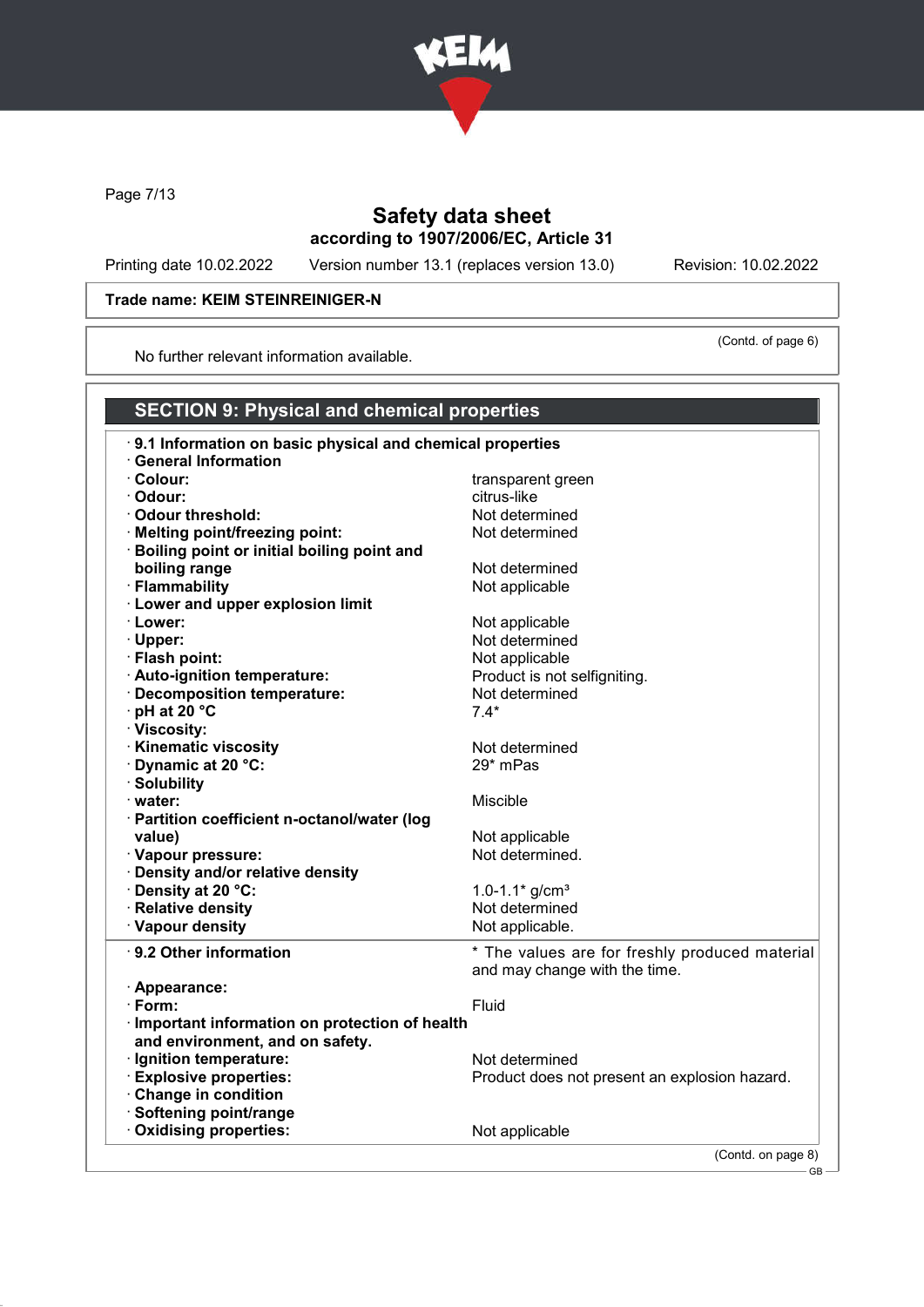

Page 8/13

## Safety data sheet according to 1907/2006/EC, Article 31

Printing date 10.02.2022 Version number 13.1 (replaces version 13.0) Revision: 10.02.2022

#### Trade name: KEIM STEINREINIGER-N

|                                                                                 |                 | (Contd. of page 7) |
|---------------------------------------------------------------------------------|-----------------|--------------------|
| <b>Evaporation rate</b>                                                         | Not applicable. |                    |
| Information with regard to physical hazard<br>classes                           |                 |                    |
| · Explosives                                                                    | Void            |                    |
| · Flammable gases                                                               | Void            |                    |
| · Aerosols                                                                      | Void            |                    |
| Oxidising gases                                                                 | Void            |                    |
| · Gases under pressure                                                          | Void            |                    |
| · Flammable liquids                                                             | Void            |                    |
| · Flammable solids                                                              | Void            |                    |
| $\cdot$ Self-reactive substances and mixtures                                   | Void            |                    |
| · Pyrophoric liquids                                                            | Void            |                    |
| · Pyrophoric solids                                                             | Void            |                    |
| · Self-heating substances and mixtures<br>· Substances and mixtures, which emit | Void            |                    |
| flammable gases in contact with water                                           | Void            |                    |
| <b>⋅ Oxidising liquids</b>                                                      | Void            |                    |
| Oxidising solids                                                                | Void            |                    |
| Organic peroxides                                                               | Void            |                    |
| Corrosive to metals                                                             | Void            |                    |
| <b>Desensitised explosives</b>                                                  | Void            |                    |

## SECTION 10: Stability and reactivity

· 10.1 Reactivity No further relevant information available.

- · 10.2 Chemical stability Stable under normal conditions of storage and use.
- · Thermal decomposition / conditions to be avoided:
- No decomposition if used according to specifications.
- · 10.3 Possibility of hazardous reactions No dangerous reactions known.
- · 10.4 Conditions to avoid No further relevant information available.
- · 10.5 Incompatible materials: No further relevant information available.
- · 10.6 Hazardous decomposition products:
- In case of fire, the following can be released:
- Carbon oxides (COx)

No hazardous decomposition products if stored and handled as prescribed.

## SECTION 11: Toxicological information

#### · 11.1 Information on hazard classes as defined in Regulation (EC) No 1272/2008

· Acute toxicity Based on available data, the classification criteria are not met.

· LD/LC50 values relevant for classification:

#### Sodium-alkyl benzene sulfonate

Oral LD50 2,000-5,000 mg/kg (rat) (OECD 401)

(Contd. on page 9)

GB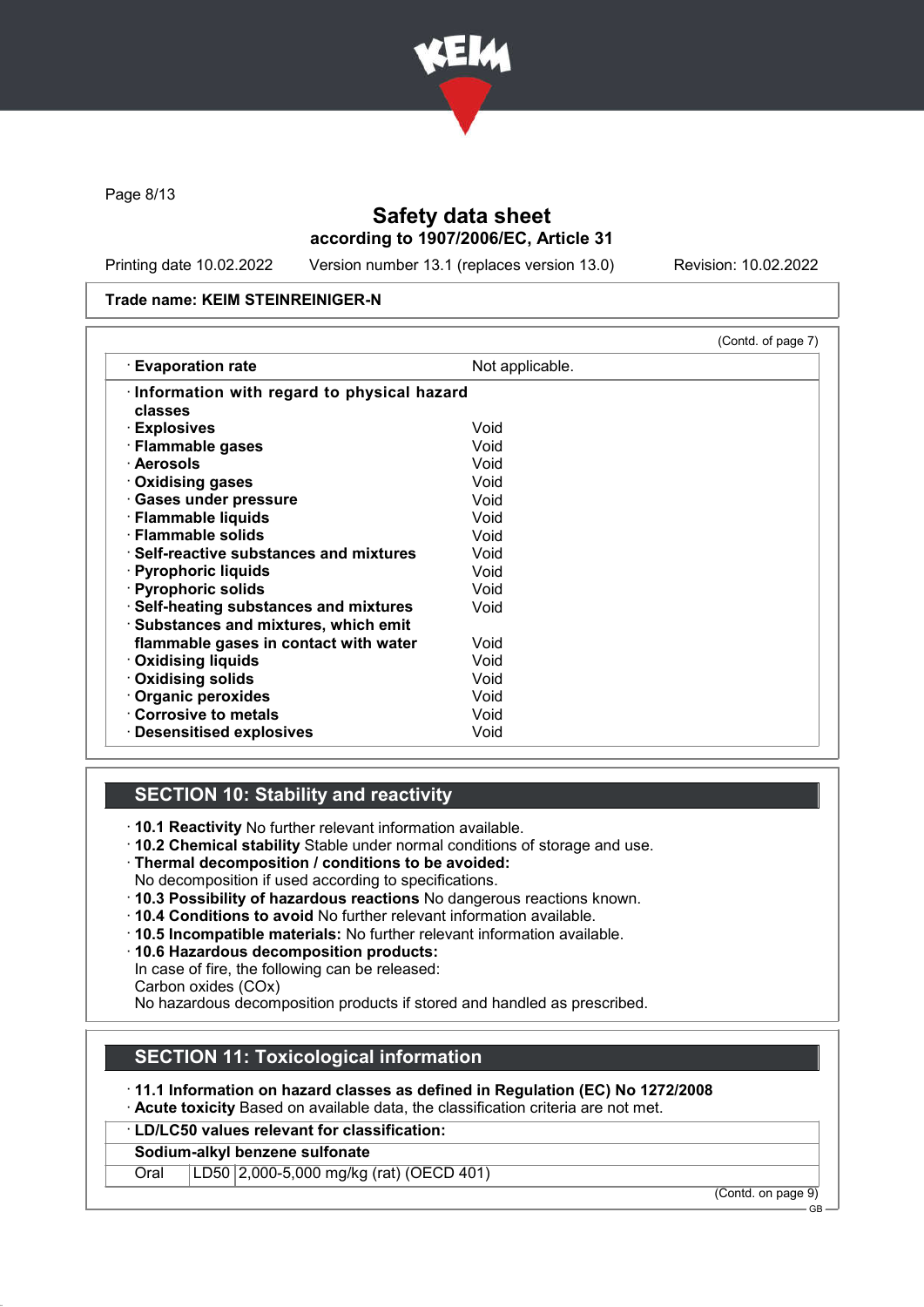

Page 9/13

# Safety data sheet according to 1907/2006/EC, Article 31

Printing date 10.02.2022 Version number 13.1 (replaces version 13.0) Revision: 10.02.2022

#### Trade name: KEIM STEINREINIGER-N

|      | (Contd. of page 8)<br>Dermal LD50 > 2,000 mg/kg (rat) (OECD 402)                                                                                                                                                                                                                                                                                                                                                                                                                                                                                                                                                                                                                                                                                                                                                                                                                                                                                                                                                                      |
|------|---------------------------------------------------------------------------------------------------------------------------------------------------------------------------------------------------------------------------------------------------------------------------------------------------------------------------------------------------------------------------------------------------------------------------------------------------------------------------------------------------------------------------------------------------------------------------------------------------------------------------------------------------------------------------------------------------------------------------------------------------------------------------------------------------------------------------------------------------------------------------------------------------------------------------------------------------------------------------------------------------------------------------------------|
|      | 68891-38-3 Alcohols, C12-14, ethoxylated, sulfates, sodium salts                                                                                                                                                                                                                                                                                                                                                                                                                                                                                                                                                                                                                                                                                                                                                                                                                                                                                                                                                                      |
| Oral | LD50 4,100 mg/kg (rat) (OECD 401)                                                                                                                                                                                                                                                                                                                                                                                                                                                                                                                                                                                                                                                                                                                                                                                                                                                                                                                                                                                                     |
|      |                                                                                                                                                                                                                                                                                                                                                                                                                                                                                                                                                                                                                                                                                                                                                                                                                                                                                                                                                                                                                                       |
|      | Dermal LD50 > 2,000 mg/kg (rat) (OECD 402)                                                                                                                                                                                                                                                                                                                                                                                                                                                                                                                                                                                                                                                                                                                                                                                                                                                                                                                                                                                            |
|      | 166736-08-9 2-propylheptanol alkoxylated                                                                                                                                                                                                                                                                                                                                                                                                                                                                                                                                                                                                                                                                                                                                                                                                                                                                                                                                                                                              |
| Oral | LD50 500 mg/kg (rat) (OECD 423)                                                                                                                                                                                                                                                                                                                                                                                                                                                                                                                                                                                                                                                                                                                                                                                                                                                                                                                                                                                                       |
|      | 112-34-5 2-(2-butoxyethoxy)ethanol                                                                                                                                                                                                                                                                                                                                                                                                                                                                                                                                                                                                                                                                                                                                                                                                                                                                                                                                                                                                    |
| Oral | LD50 2,410 mg/kg (mouse)                                                                                                                                                                                                                                                                                                                                                                                                                                                                                                                                                                                                                                                                                                                                                                                                                                                                                                                                                                                                              |
|      | Dermal LD50 2,764 mg/kg (rabbit)                                                                                                                                                                                                                                                                                                                                                                                                                                                                                                                                                                                                                                                                                                                                                                                                                                                                                                                                                                                                      |
|      | 5989-27-5 d-limonene                                                                                                                                                                                                                                                                                                                                                                                                                                                                                                                                                                                                                                                                                                                                                                                                                                                                                                                                                                                                                  |
| Oral | $ LD50  > 2,000$ mg/kg (rat)                                                                                                                                                                                                                                                                                                                                                                                                                                                                                                                                                                                                                                                                                                                                                                                                                                                                                                                                                                                                          |
|      | Dermal $ LD50  > 5,000$ mg/kg (rabbit)<br>· Skin corrosion/irritation Has de-greasing effect on skin.                                                                                                                                                                                                                                                                                                                                                                                                                                                                                                                                                                                                                                                                                                                                                                                                                                                                                                                                 |
|      | · during inhalation: Irritant effect possible.<br>· during swallowing: Irritant effect possible<br>· Respiratory or skin sensitisation Contains d-Limonen. May produce an allergic reaction.<br>Germ cell mutagenicity Based on available data, the classification criteria are not met.<br>Carcinogenicity Based on available data, the classification criteria are not met.<br>· Reproductive toxicity Based on available data, the classification criteria are not met.<br>· STOT-single exposure Based on available data, the classification criteria are not met.<br>· STOT-repeated exposure Based on available data, the classification criteria are not met.<br>· Aspiration hazard Based on available data, the classification criteria are not met.<br>Other information (about experimental toxicology):<br>Experimental analysis are not available.<br>The product was not tested. The statements on toxicology have been derived from the properties of<br>the individual components.<br>· Subacute to chronic toxicity: |
|      |                                                                                                                                                                                                                                                                                                                                                                                                                                                                                                                                                                                                                                                                                                                                                                                                                                                                                                                                                                                                                                       |
|      | · CMR effects (carcinogenity, mutagenicity and toxicity for reproduction) Not applicable<br>11.2 Information on other hazards                                                                                                                                                                                                                                                                                                                                                                                                                                                                                                                                                                                                                                                                                                                                                                                                                                                                                                         |
|      | <b>Endocrine disrupting properties</b>                                                                                                                                                                                                                                                                                                                                                                                                                                                                                                                                                                                                                                                                                                                                                                                                                                                                                                                                                                                                |

# · 12.1 Toxicity

- · Aquatic toxicity:
- Harmful to aquatic organisms.

May cause long-term adverse effects in the aquatic environment.

## Sodium-alkyl benzene sulfonate

EC 50/48h >1-10 mg/l (daphnia) (OECD 202)

(Contd. on page 10)

GB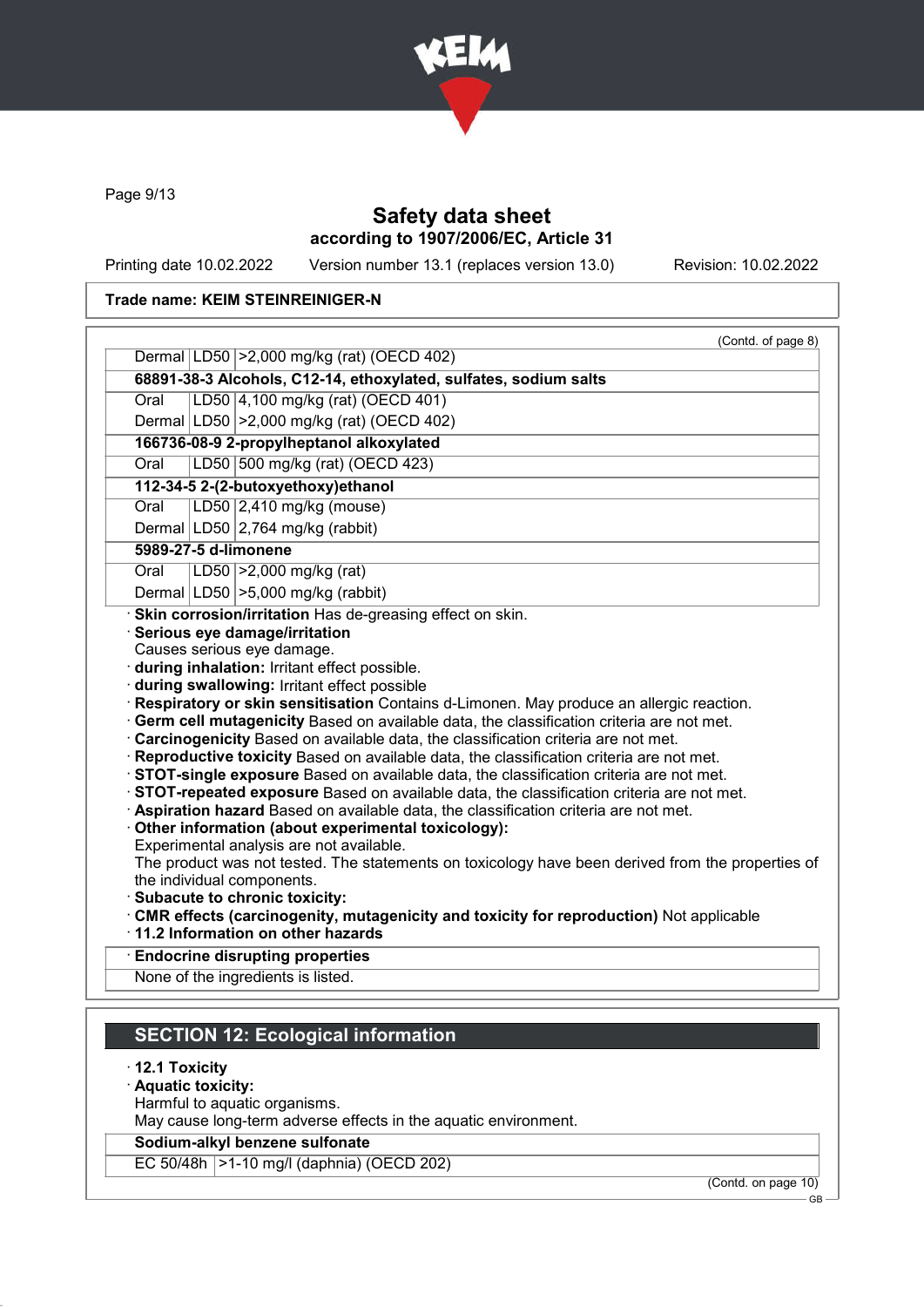

Page 10/13

## Safety data sheet according to 1907/2006/EC, Article 31

Printing date 10.02.2022 Version number 13.1 (replaces version 13.0) Revision: 10.02.2022

GB

|                        | (Contd. of page 9)                                                                                                                                      |
|------------------------|---------------------------------------------------------------------------------------------------------------------------------------------------------|
|                        | ErC50/72h  >10-100 mg/l (algae) (OECD 201)                                                                                                              |
|                        | LC 50/96 h $ >1$ -10 mg/l (fish) (OECD 203)                                                                                                             |
|                        | 68891-38-3 Alcohols, C12-14, ethoxylated, sulfates, sodium salts                                                                                        |
| <b>NOEC</b>            | $0.27$ mg/l (daphnia) (21d)                                                                                                                             |
|                        | EC 50/48h   7.2 mg/l (daphnia) (OECD 202)                                                                                                               |
|                        | LC 50/96 h $ 7.1$ mg/l (fish) (OECD 203)                                                                                                                |
| ErC <sub>50</sub>      | 7.5 mg/l (algae) (96h)                                                                                                                                  |
|                        | 166736-08-9 2-propylheptanol alkoxylated                                                                                                                |
|                        | EC 50/48h  >1-10 mg/l (daphnia) (OECD 202)                                                                                                              |
|                        | LC 50/96 h $ >$ 10-100 mg/l (fish) (OECD 203)                                                                                                           |
|                        | 112-34-5 2-(2-butoxyethoxy)ethanol                                                                                                                      |
|                        | EC 50/48h $ >100$ mg/l (daphnia)                                                                                                                        |
|                        | $Erc50/72h$ >100 mg/l (algae)                                                                                                                           |
|                        | LC 50/96 h $ 1,300 \text{ mg/l}$ (fish)                                                                                                                 |
| ErC50                  | >100 mg/l (algae) (96h)                                                                                                                                 |
|                        | 5989-27-5 d-limonene                                                                                                                                    |
| <b>NOEC</b>            | $4$ mg/l (algae)                                                                                                                                        |
|                        | EC 50/48h   0.307 mg/l (daphnia) (OECD 202)                                                                                                             |
|                        | ErC50/72h $ 0.32 \text{ mg/l}$ (algae) (OECD 201)                                                                                                       |
|                        | LC 50/96 h 0.7 mg/l (fish) (OECD 203)                                                                                                                   |
|                        | · 12.2 Persistence and degradability No further relevant information available.                                                                         |
|                        | · 12.3 Bioaccumulative potential No further relevant information available.                                                                             |
| · Log POW              |                                                                                                                                                         |
|                        | 5989-27-5 d-limonene 4,23                                                                                                                               |
|                        | . 12.4 Mobility in soil No further relevant information available.                                                                                      |
|                        | 12.5 Results of PBT and vPvB assessment                                                                                                                 |
| · PBT: Not applicable  |                                                                                                                                                         |
| · vPvB: Not applicable | · 12.6 Endocrine disrupting properties                                                                                                                  |
|                        | The product does not contain substances with endocrine disrupting properties.                                                                           |
|                        | $\cdot$ 12.7 Other adverse effects                                                                                                                      |
|                        | Additional ecological information:                                                                                                                      |
| · AOX-indication:      |                                                                                                                                                         |
|                        | According to our standard of knowledge the product does not contain any organic bounded halogen.                                                        |
|                        | The product has no influence on the waste water's AOX-value.<br>According to the formulation contains the following heavy metals and compounds from the |
|                        | EU guideline NO. 2006/11/EC:                                                                                                                            |
|                        | According to our current data base the product does not consist of any heavy metals or substances                                                       |
|                        | of EU-directives 76/464/EWG.                                                                                                                            |
| <b>General notes:</b>  |                                                                                                                                                         |
|                        | At present there are no ecotoxicological assessments.<br>The product contains materials that are harmful to the environment.                            |
|                        | (Contd. on page 11)                                                                                                                                     |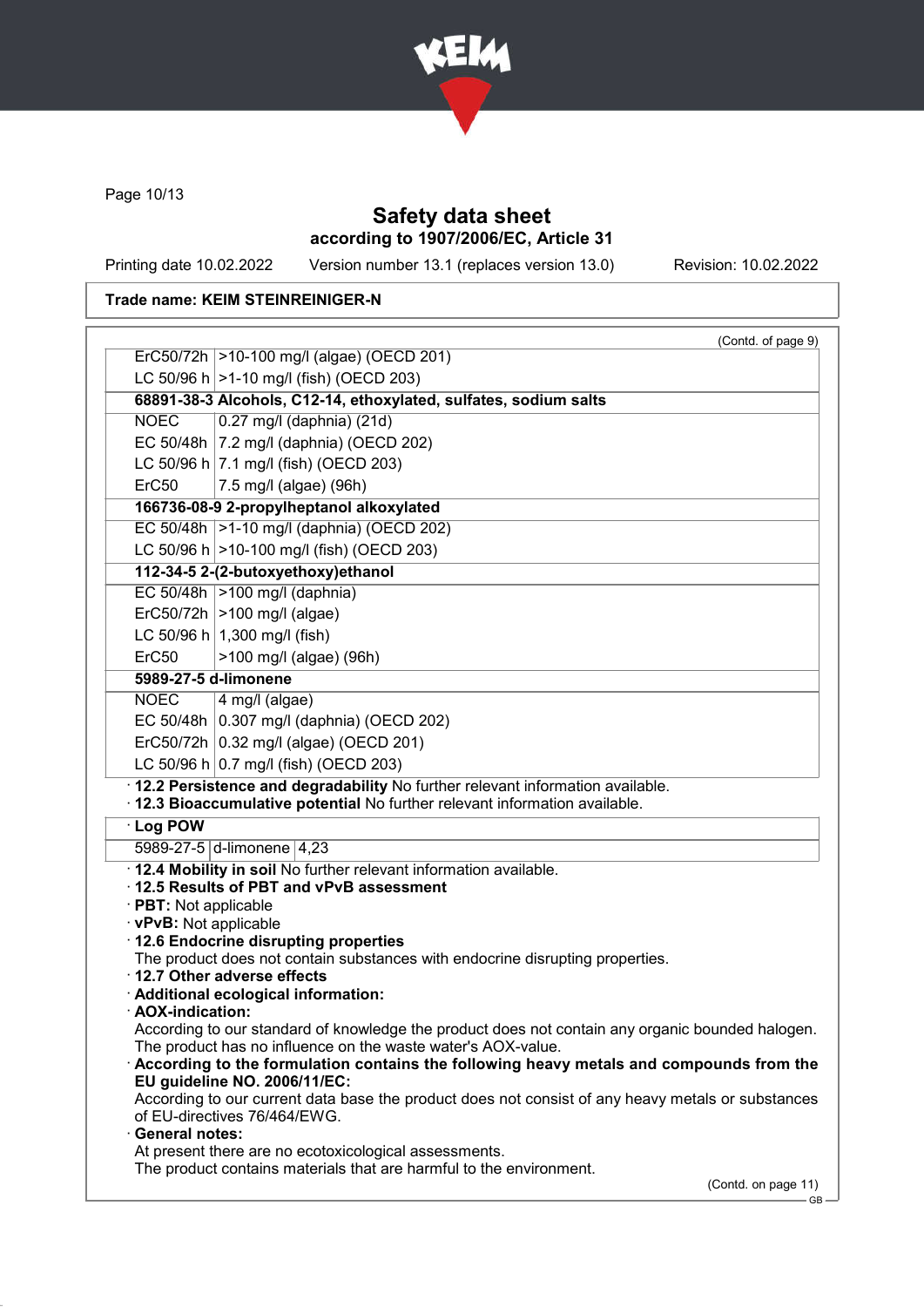

Page 11/13

## Safety data sheet according to 1907/2006/EC, Article 31

Printing date 10.02.2022 Version number 13.1 (replaces version 13.0) Revision: 10.02.2022

#### Trade name: KEIM STEINREINIGER-N

(Contd. of page 10)

#### Harmful to aquatic organisms

Do not allow product to reach ground water, water course or sewage system.

Water hazard class 2 (German Regulation) (Self-assessment): hazardous for water

## SECTION 13: Disposal considerations

#### · 13.1 Waste treatment methods

#### · Recommendation

Disposal must be made according to official regulations.

Must not be disposed with household garbage. Do not allow product to reach sewage system.

## · European waste catalogue

07 06 99 wastes not otherwise specified

· Uncleaned packaging:

· Recommendation: Disposal must be made according to official regulations.

· Recommended cleansing agents: Water, if necessary with cleansing agents.

| <b>SECTION 14: Transport information</b>                               |                                                               |
|------------------------------------------------------------------------|---------------------------------------------------------------|
| $\cdot$ 14.1 UN number or ID number<br>· ADR, IMDG, IATA               | Void                                                          |
| 14.2 UN proper shipping name<br>· ADR, IMDG, IATA                      | Void                                                          |
| 14.3 Transport hazard class(es)                                        |                                                               |
| · ADR, IMDG, IATA<br>· Class                                           | Void                                                          |
| 14.4 Packing group<br>· ADR, IMDG, IATA                                | Void                                                          |
| 14.5 Environmental hazards:<br>· Marine pollutant:                     | <b>No</b>                                                     |
| 14.6 Special precautions for user                                      | Not applicable                                                |
| 14.7 Maritime transport in bulk according to<br><b>IMO instruments</b> | Not applicable                                                |
| · Transport/Additional information:                                    | No dangerous good in sense of these transport<br>regulations. |
| · UN "Model Regulation":                                               | Void                                                          |

(Contd. on page 12)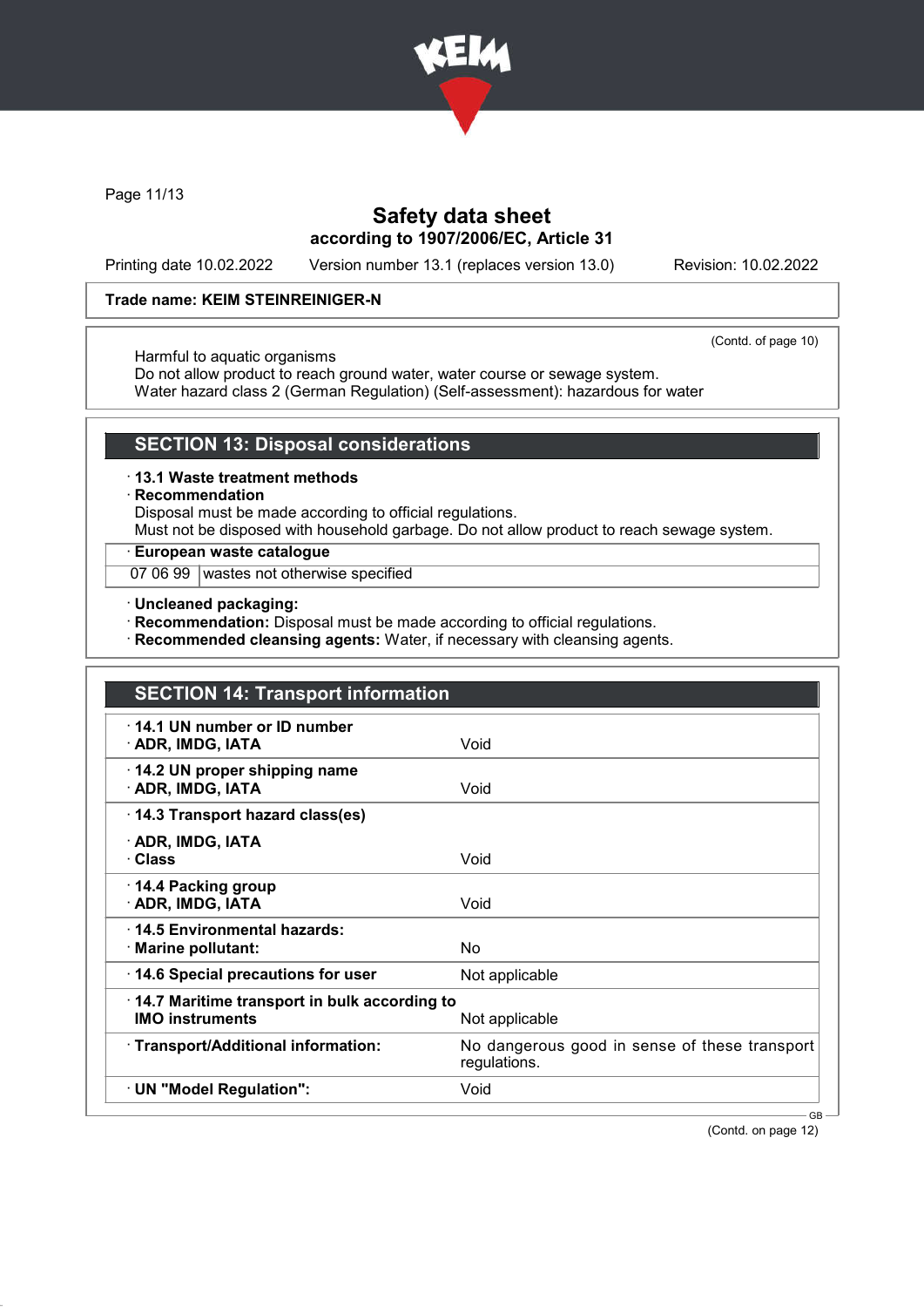

Page 12/13

## Safety data sheet according to 1907/2006/EC, Article 31

Printing date 10.02.2022 Version number 13.1 (replaces version 13.0) Revision: 10.02.2022

#### Trade name: KEIM STEINREINIGER-N

(Contd. of page 11)

## SECTION 15: Regulatory information

- · 15.1 Safety, health and environmental regulations/legislation specific for the substance or mixture
- · Labelling according to Regulation (EC) No 1272/2008

For information on labelling please refer to section 2 of this document.

- · Directive 2012/18/EU
- · Named dangerous substances ANNEX I None of the ingredients is listed.
- · National regulations:
- · Waterhazard class: Water hazard class 2 (Self-assessment): hazardous for water.
- · Other regulations, limitations and prohibitive regulations
- · Please note:
- TRGS 200 (Germany) TRGS 500 (Germany) TRGS 510 (Germany) TRGS 900 (Germany)
- · Substances of very high concern (SVHC) according to REACH, Article 57 Not applicable
- · 15.2 Chemical safety assessment: A Chemical Safety Assessment has not been carried out.

## SECTION 16: Other information

This information is based on our present knowledge. However, this shall not constitute a guarantee for any specific product features and shall not establish a legally valid contractual relationship.

#### **Relevant phrases**

- H226 Flammable liquid and vapour.
- H302 Harmful if swallowed.
- H315 Causes skin irritation.
- H317 May cause an allergic skin reaction.
- H318 Causes serious eye damage.
- H319 Causes serious eye irritation.
- H400 Very toxic to aquatic life.
- H410 Very toxic to aquatic life with long lasting effects.
- H412 Harmful to aquatic life with long lasting effects.
- · Department issuing SDS: KEIMFARBEN Germany, Product safety department

Abbreviations and acronyms:

ADR: Accord relatif au transport international des marchandises dangereuses par route (European Agreement Concerning the International Carriage of Dangerous Goods by Road) IMDG: International Maritime Code for Dangerous Goods IATA: International Air Transport Association GHS: Globally Harmonised System of Classification and Labelling of Chemicals EINECS: European Inventory of Existing Commercial Chemical Substances ELINCS: European List of Notified Chemical Substances CAS: Chemical Abstracts Service (division of the American Chemical Society) TRGS: Technische Regeln für Gefahrstoffe (Technical Rules for Dangerous Substances, BAuA, Germany) DNEL: Derived No-Effect Level (REACH) PNEC: Predicted No-Effect Concentration (REACH) LC50: Lethal concentration, 50 percent LD50: Lethal dose, 50 percent

(Contd. on page 13)